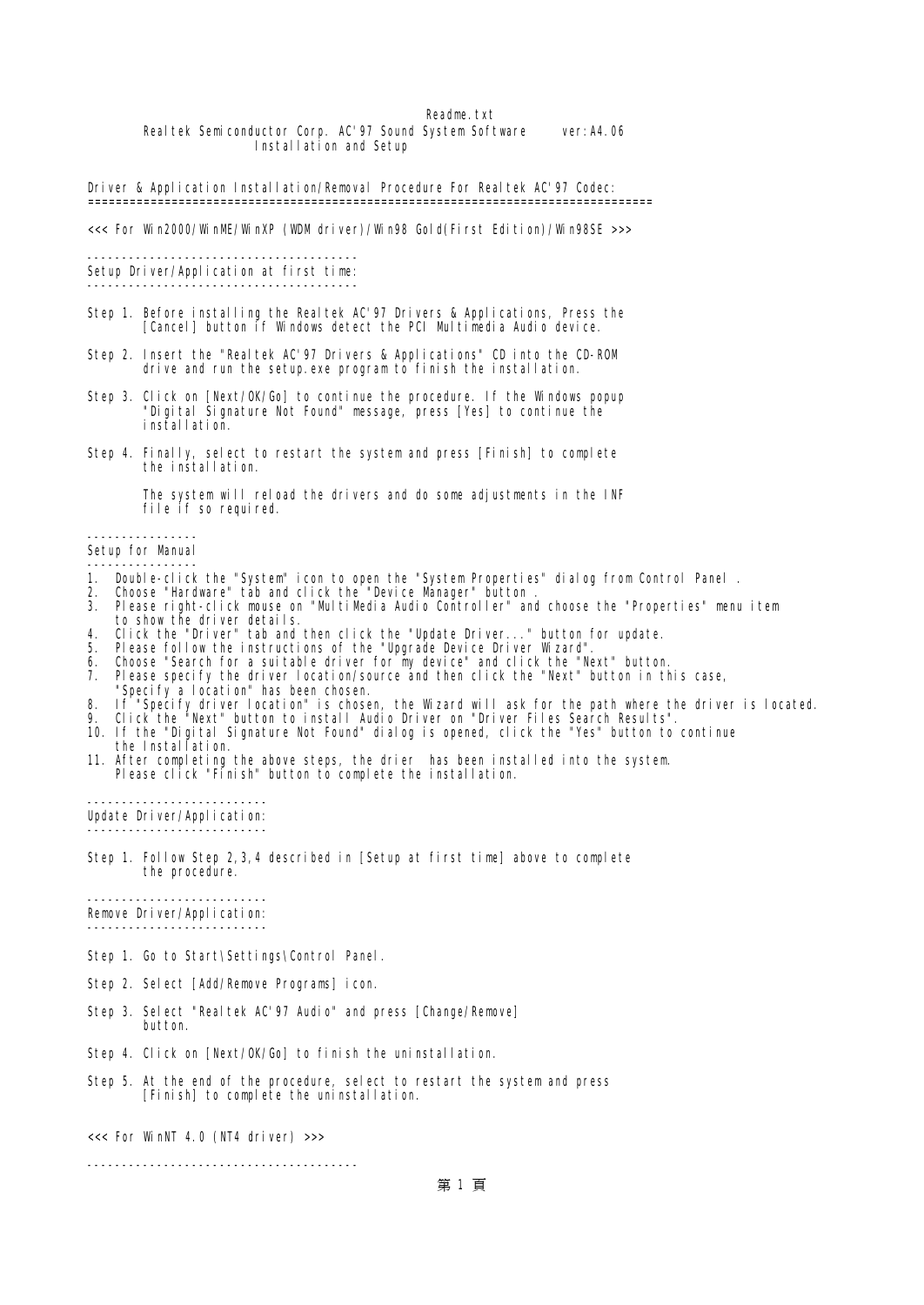Setup Driver/Application at first time: ---------------------------------------

Ignore Step 1, and follow the same procedure in Win2000/WinME/WinXP.

-------------------------- Update Driver/Application: --------------------------

The same procedure in Win2000/WinM/WinXP.

-------------------------- Remove Driver/Application: --------------------------

The same procedure in Win2000/WinME/WinXP.

<< Other Informations >>

-------------------- Silent Installation: --------------------

Run "Setup -s -f2<path\LogFile> -z[-rp<path\LogFile>]" i.e. setup -s -f2c:\mylog.log -z[-rpC:\RHDSetup.log]

Note: 1. AVRack only works fine under WinNT 4.0 after installing Service Pick 3 or later. 2. Please update Directx version to DirectX8.0 or above.

--------------------- Version Informations: ---------------------

| WMdriver for Wn98/WnMe/Wn2000/WnXP          | : 5,10,0.6300         |
|---------------------------------------------|-----------------------|
| <b>WMdriver for Windows x64</b>             | : 5.10, 0.6300        |
| <b>VXD driver for WrA5</b>                  | : 4503019             |
| <b>VXD Software wavetable driver</b>        | : 31.00               |
| NI4 driver for Windows NI4                  | : 430.3040            |
| NI4 software wavetable driver               | : 430202              |
| <b>Rt1Rack for W198/M-/2000/XP</b>          | : 1.15.0.0            |
| <b>AvRack for W195/NI4</b>                  | : 2003.4.41           |
| <b>Real tek Soundnan</b>                    | : 5.1.0.59            |
| <b>Realtek Sound Effect Minager (CH)</b>    | : 220.73              |
| <b>Realtek Sound Effect Munger (RtlCpl)</b> | $\therefore$ 1.0.1.66 |
| <b>Realtek Sound Effect Minager for NI4</b> | : 2303                |
| Driver/Application Setup Program            | : 5.36                |

--------

- History: --------
- A4.06
- 1. For special customize settings.
- 2. Update Realtek 3D engine.

A4.05

- 1. Update Realtek 3D engine.
- 2. For special customize settings.
- 3. Fix blue screen issue.
- 4. For ATI chipset missing sound 1s when playing music.

A4.04

- 1. Update Realtek 3D engine.
- 2. For special customize settings.
- 3. Fix blue screen issue.

A4.03

- 1. Update Realtek 3D engine.
- 2. For special customize settings.
- 3. Fix blue screen issue.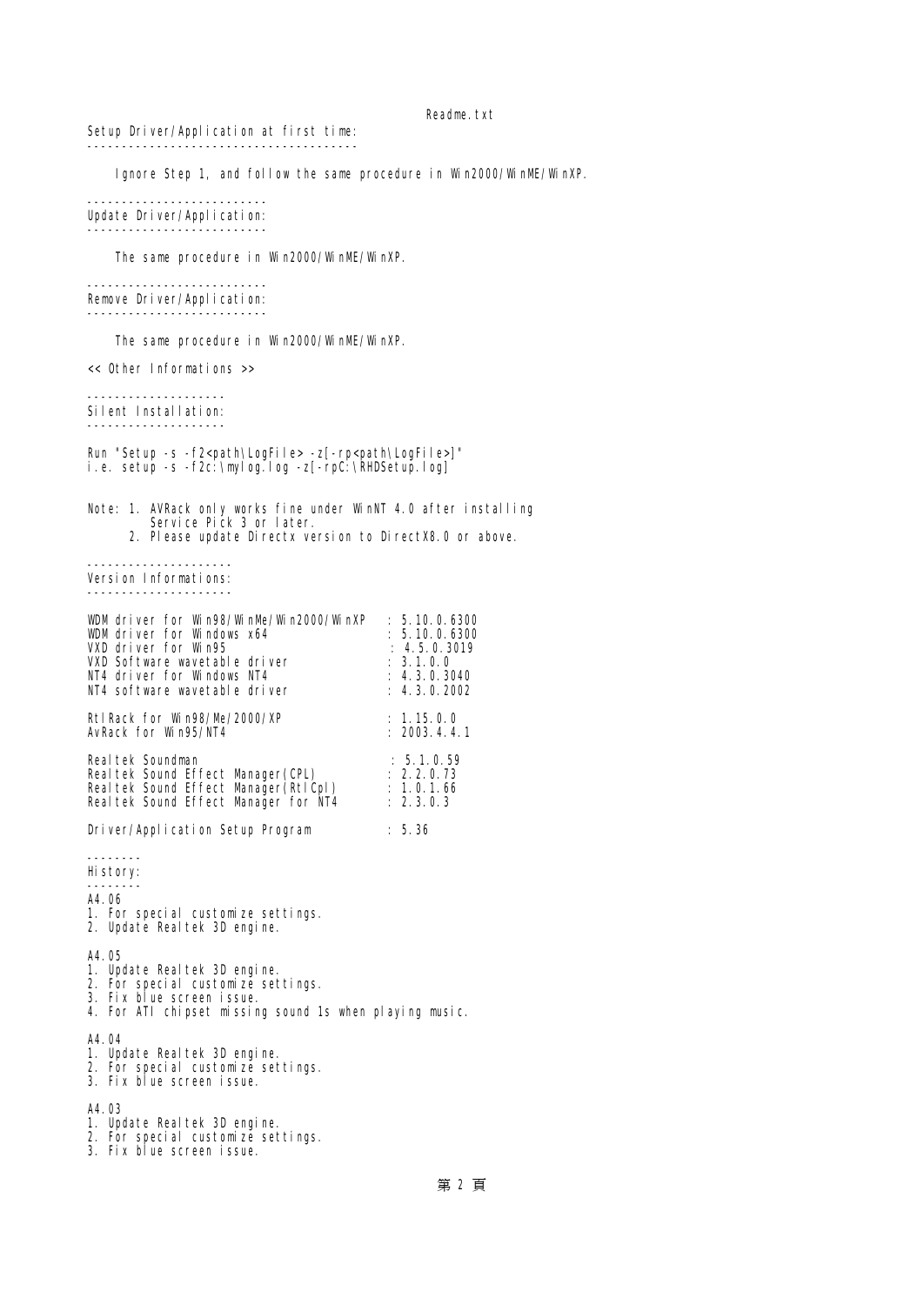A4.02

- 1. Update Realtek 3D engine.
- 2. For special customize settings.
- 3. Fix no sound issue when Hibernate back for ATI chipset.
- A4.01
- 1. Sync HPOut and MonoOut Volume with Master Volume.
- 2. Update Realtek 3D engine.
- 3. For SPIIF mute issue with SPIIF from SB.
- 4. For special customize settings.
- 5. For DTM Testing Surprise Remove Hang up issue.

A4.00 -

1. For special customize settings.

A3.99 -

- 1. For special customize settings.
- 2. For unknow chipset resource issue.
- 3. Fix CEN and SURR have output in 2 channel issue.

A3.98 -

1. For special customize settings.

A3.97 -

1. For special customize settings.

A3.96 -

1. For special customize settings.

A3.95 -

- 1. Support Mono Out Select feature.
- 2. For special customize settings.
- 3. For SPDIF no sound issue.
- 4. Update Realtek 3D engine.
- 5. Support default PCM Out Volume adjustment feature.
- 6. Add customize settings feature for AMD CS5536 chipset.
- 7. Fix S3 hang up issue for AMD CS5536 chipset.
- 8. Install problem for Windows 98 se .

A3.94 -

- 1. For special customize settings.
- 2. Fix UAJ timer object doesn't initialize issue.
- 3. Support Software Mcrophone Boost feature.

A3.93 -

- 1. For special customize settings.
- 2. For VIA recording issue.

A3.92 -

- 1. Fix CD-In default volume issue
- 2. Support AMD CS5536(0x2093) chipset.
- 3. For special customize settings.
- 4. Uninstall issue when IS6.x built application in system .

A3.91 -

- 1. For special customize settings.
- 2. Update Realtek 3D engine.

A3.90 -

1. For special customize settings.

A3.89 -

- 1. Fix Fujitsu blue screen issue on BSOD on LANCE2.
- 2. For special customize settings.
- 3. Fix ATI chipsets can't enter C3 state issue.

A3.88 -

- 1. For special customize settings
- 2. Update Realtek 3D engine.
- 3. Fix delay issue in starting Windows.

A3.87

- 1. Update Realtek 3D engine.
- 2. For special customize settings.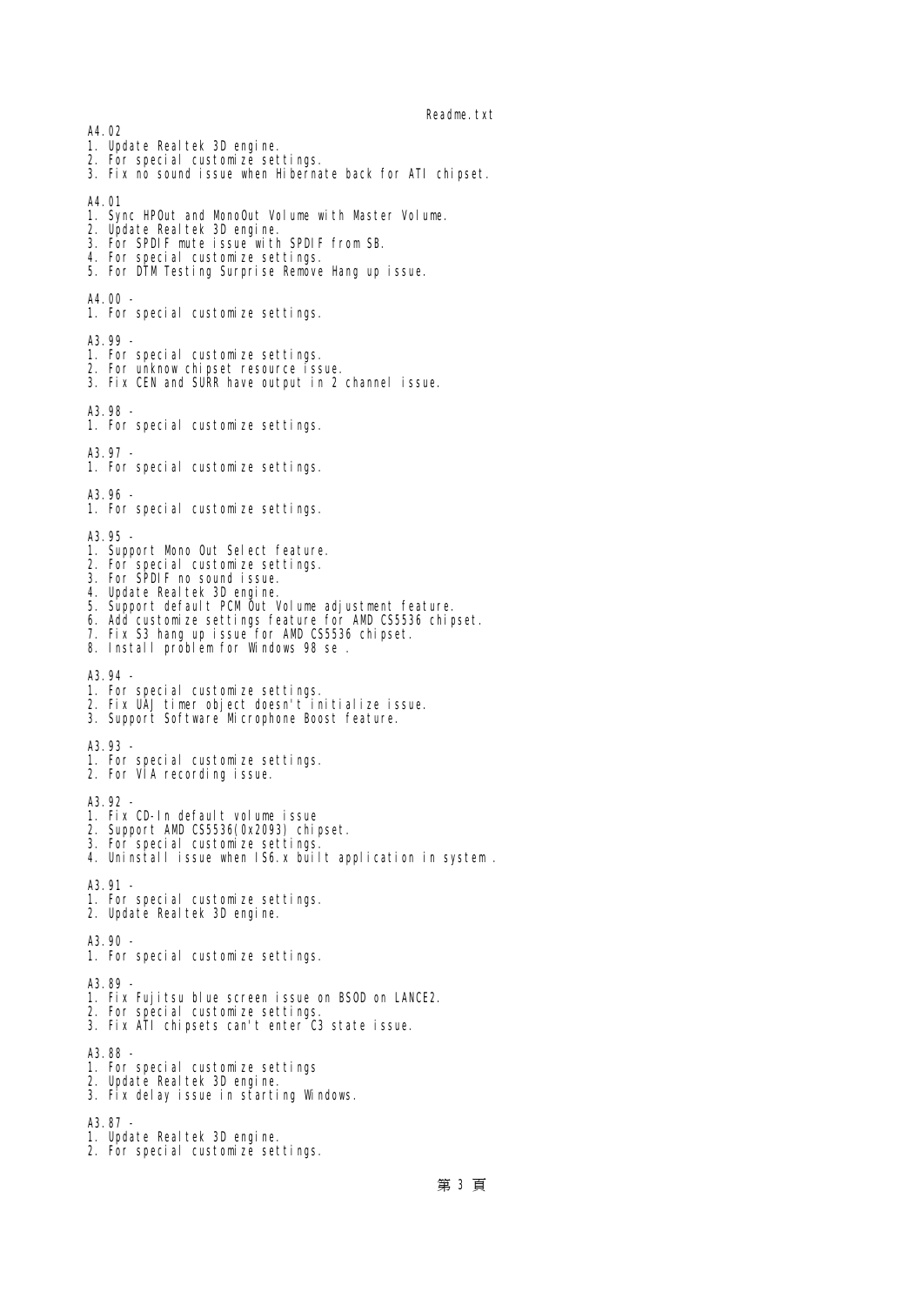1. For special customize settings. A3.85 1. Update Realtek 3D engine. 2. For special customize settings. 3. For Fujitsu power management issue. 4. Write installation progress and result to "C:\ALCSetup.log" within silent mode . 5. Assign log file name and path for silent mode program issue . 6. Upgrade setup program to IS11.5 .  $A2.94$ 1. For special customize settings. A3.83 - 1. Support Sensaura filter driver. 2. For AC3 SPDIF issue when modem is present in ATI chipsets. 3. For special customize settings. A3.82 - 1. Fix 8-channel line-out noise issue in NVIDIA chipsets. 2. Update Realtek 3D engine. 3. For special customize settings. A3.81 - 1. Fix 8-channel noise issue for NVIDIA chipsets. 2. Fix "World Of Warcraft" game noise issue in ATI chipsets. 3. Update Realtek 3D engine. 4. For special customize settings. A3.80 - 1.For special customize settings. 2.For modem remote wake up issue in ALI chipsets. A3.79 - 1. Manual setup driver setting "Add and remove program" . 2. For special customize settings. A3.78 - 1. For special customize settings. A3.77 - 1. For special customize settings. 2. Update audio 3D engine. 3. Roll Back driver problem . 4. Delete oem inf file for realtek in Windows x64 . A3.76 - 1. For special customize settings. 2. Fix pop noise for ATI chipsets. 3. Fix recording noise when below 48K samplerate. 4. Fix C3 state issue for ATI chipsets. 5. For ALI 1689 chipsets can't record continue after power resume. 6. Make driver package to be 8.3 format. 7. Setup Package-Delete older inf file ( alcxwdm?.inf ) for updating driver. 8. Setup Package-General inf file name change to "Alcxau.inf" A3.75 - 1. For special customize settings. 2. Update Realtek 3D engine. 3. Support for the WMA Pro-over-S/PDIF Format. 4. Support DTS function for ALC850. 5. Fix ALI 1689 chipsets can't record continue after power resume. 6. Fixed driver package can't be removed on WinME. A3.74 - 1. For special customize settings. 2. Fix SPDIF stream hang up by playing DVD. A3.73a - 1. Driver general inf.

- 2. Setup package application size and progress backward problem .
- 3. Fixed driver package can't be removed on win98se .
- 4. HCT Scan on windows x64 os .

A3.86 -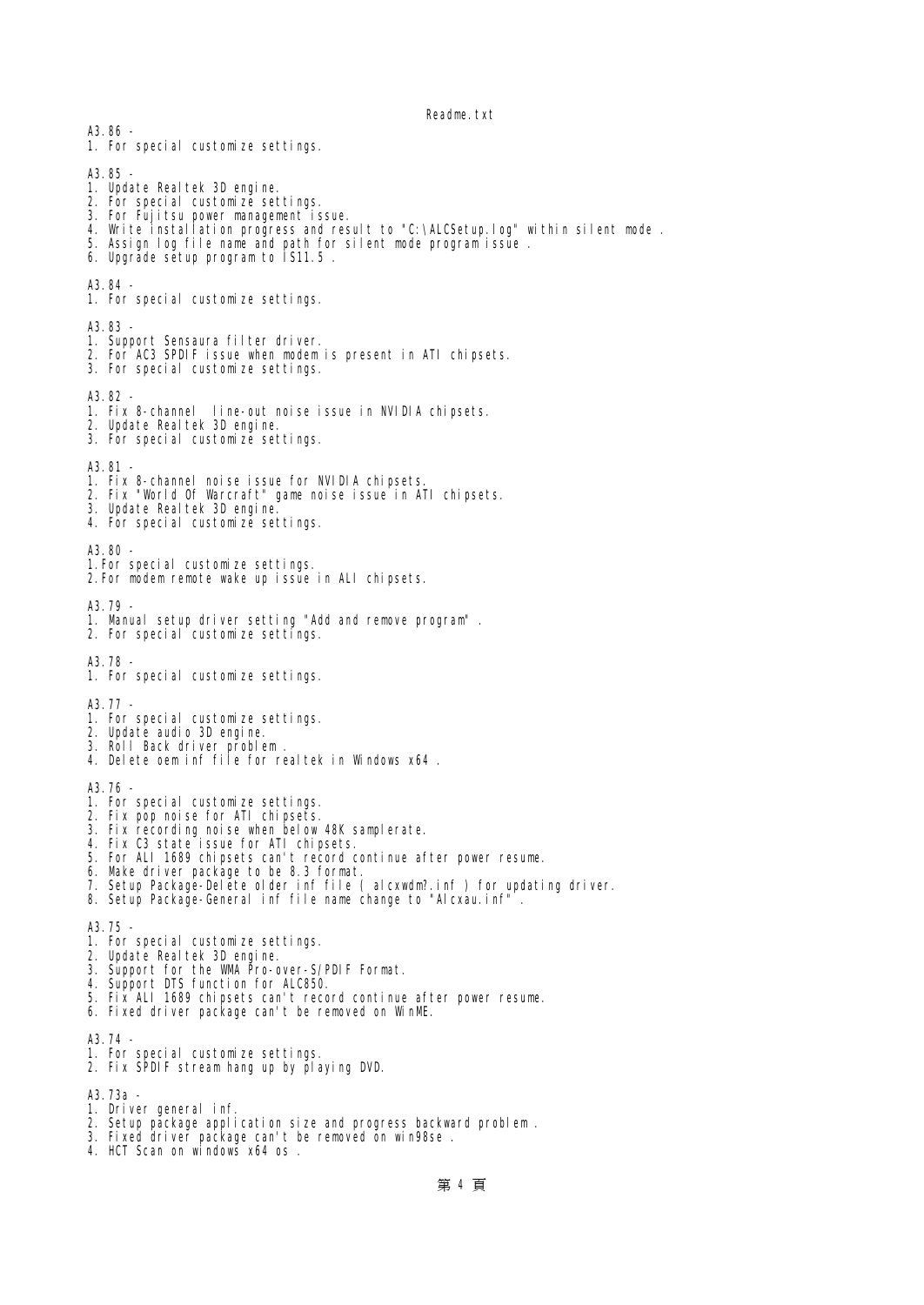A3.73 -

- 1. For special customize settings.
- 2. Support codec ALC653.
- 3. Fix record from SPDIF IN have noise in hyper-thread mode.
- A3.72.
- 1. For special customize settings.
- 2. Modify initiate of IM buffer allocate.
- 3. Fix abnormal THD+N performance on A-D test.

A3.71 -

- 1. For special customize settings.
- 2. Fix HT 12.1 IRM test fail issue.
- 3. Fix playback and record could not been played in the same time issue for ATI and nVidia chipsets.

A3.70 -

1. Add some customized settings.

A3.69

- 1. Add some customized settings.
- 2. Add SPDIF IN pass throuth SPDIF Out item for some of ATI and nVidia chipsets.
- 3. Fix AC3 SPDIF blue screen issue when SPDIF-out force to 44K.
- 4. Change DMA Threshold from 06 to 10 to decrease noise for ATI SB400 chipset.
- 5. Update 3D engine to fix Half Life 2(Game) no sound issue and some noise issues.

#### A3.68 -

- 1. Add some customized settings.
- 2. Change IM operation node.
- 3. Fix SPDIF out issue for ALI1573 and ALI1689.
- 4. Fix SPDIF no output issue for digital and analog output mode in ALC658.
- 5. Fix SPDIF noise or no output issues in nVidia chipsets.
- 6. Fix audio can't be test in 3D Marks.
- 7. Fix UT2004 game noise issue.

A3.67

- 1. Add some customized settings.
- 2. SPDIF-out goes to AClink slot 6/9 for ATI SB400 when modem present.
- 3. Add New feature: Disable Analog CD.
- 4. Fix issue : mono-out volume synchronize with Master volume for ALC655 force 2 channel mode.

A3.66 -

- 1. Add some customized settings.
- 2. Enable Present ICH DMA hang up function in default.
- 3. Fix WarcraftIII game noise issue.
- 4. Add a new feature : Don't power taggle PR3 for ALC655 and ALC850.
- 5. Support swapping center Left function for nVidia CK804 chipset.
- 6. Support WHQL for nVidia CK804 chipset.

A3.65 -

- 1. Add some customized settings.
- 2. Fix SPDIF OUT no sound for ALC650 codec after power resume.

A3.64 -

- 1. Add some customized settings.
- 2. Update Realtek 3D engine.
- 3. Support AC3 SPDIF and 8 channels for nVidia CK804.
- 4. Fix EAPD issue after S1 or S3 resume.
- 5. Fix getposition not acceurate for ATI chipsets.

A3.63 -

- 1. Add some customized settings.
- 2. Fix underrun noise issue by changing threshold value for ATi chipset.
- 3. Fix 'Winbench' application issue in 4 channel mode when Sensaura engine is disabled.

A3.62 -

- 1. Add some customized settings.
- 2. Fix SPDIF Copy protect issue in Mediaplayer.
- 3. Support AC3 SPDIF and 8 channels for Ali1689 chipsets.
- 4. Reduce POP noise with EAPD for power change.

A3.61 -

1. Add some customized settings.

A3.60 -

1. Add some customized settings.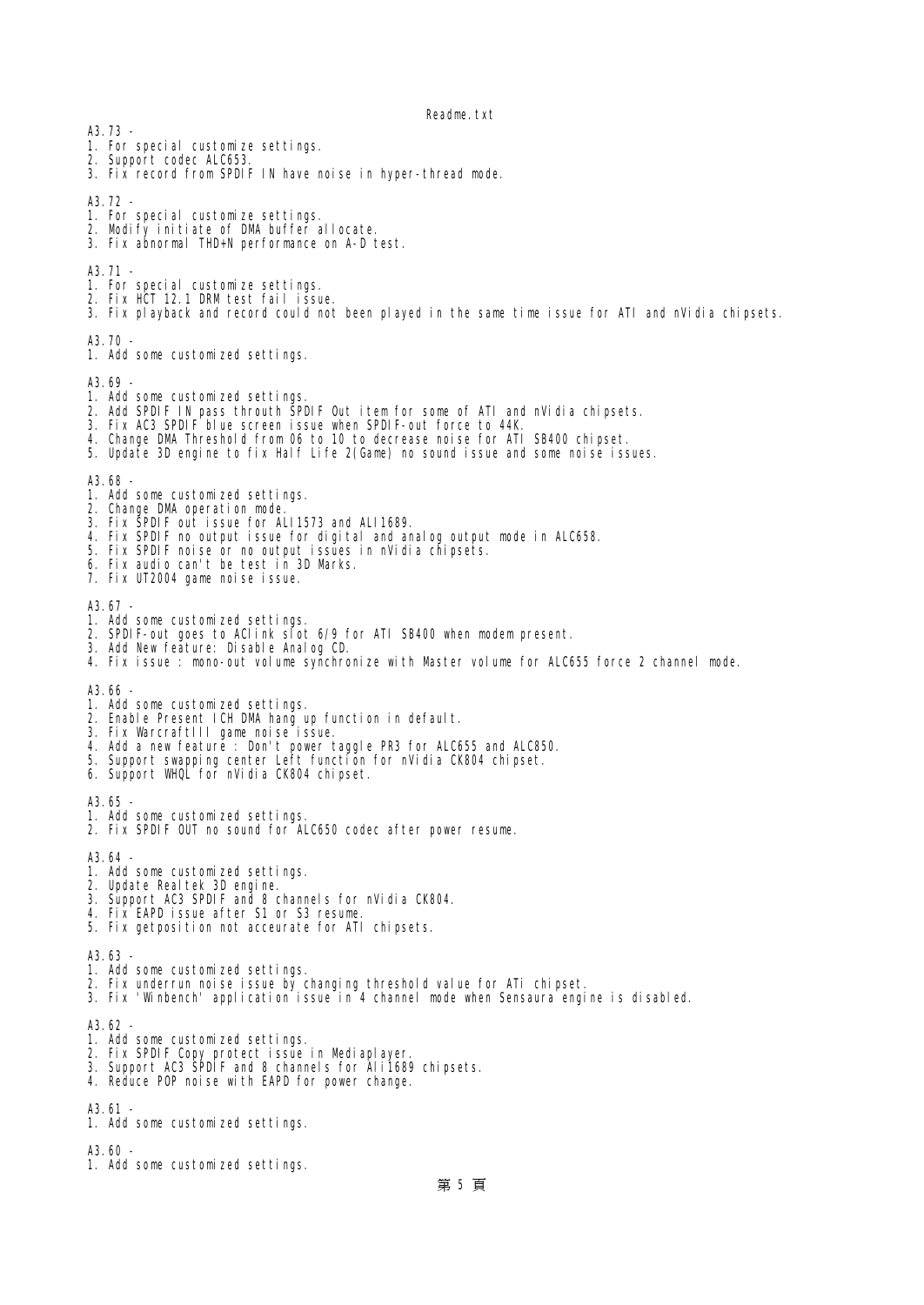- 2. Add workaround code when pause DMA engine for ICH6 / Hance Rapid.
- 3. Fix bug for "Force 44K SPDIF" feature when disable direct sound acceleration engine.
- 4. Set Surr-out pin as HP-out pin for ALC655 when disable multi-channels function.

A3.59 -

- 1. Add some customized settings.
- 2. Add channel status information of SPDIF output for ATi chipset(SB150/SB200/SB250).

A3.58

- 1. Add some customized settings.
- 2. Fix some UI issues for Realtek control panel.
- 3. Fix some issues for ATi chipset(SB150/SB200/SB250).
- 4. Solve pop noise for noise suppression feature.

A3.57 -

- 1. Add some customized settings.
- 2. Fix some issues for the certain page of control panel.

A3.56

- 1. Add some customized settings.
- 2. Update directsound acceleration engine.
- 3. Fix the issue which control panel shows the improper item in
- "Mcrophone" tab under some situation.

A3.55 -

- 1. Improve the algorithm of Jack sensing.
- 2. Add some customized settings.
- 3. Support ICH6.
- 4. Improve the algorithm for ALC250 Hardware EQ feature.
- 5. Fix the issue which AUX volume register will be set the improper value.
- 6. Improve the algorithm of Noise suppression feature.
- 7. Fix SPDIF output issue for "WaveCyclic" architecture.

A3.54 -

- 1. Add some customized settings.
- 2. Support Microphone Noise Suppression feature.
- 3. Toggle Vref before change Microphone jack type for AC97 2.3 codecs.
- 4. Modify Peak filter parameters for ALC655.

A3.53 -

- 1. Add some customized settings.
- 2. Add "Remove recording DC offset" feature.
- 3. Fix Hardware EQ noise issue for ALC250.
- 4. Support 1 nVidia chipset (CK8S).
- 5. Add workaround code for ATI chipset recording issue.
- 6. Support 8 channels playback feature for nVidia chipset with ALC850.
- 
- 7. Fix the issue about SPDIF function type feature with ALC850.
- 8. Modify Peak Filter parameters for ALC655 and ALC850.
- 9. Fix side channel noise issue for VIA chipset with ALC850.
- 10.Add a new feature: SPDIF out can be sent to ACLink for ATI and nVidia Chipset.
- 11. Fix SPIIF slot assignment error for ALC850.
- 12.Support "Smart GPIO Volume Control" & "DC Voltage Volume Control" features for ALC250 and ALC203.
- 13.Turn on bit 14 of DC97\_AUDIO\_REG\_INTERRUPT\_ENABLE while audio playing for ATi chipset.
	- 14.Add flexibility for "Preventing ICH hang up" feature.
	- 15.Improve DirectMusic startup latency when HyperThreading was enabled.
	- 16.Fix Pinball delay problem on Win2000.
	- 17.This vesion does not include ALi 1535 chipset support.

A3.52 -

- 1. Add some customized settings.
- 2. Fix SPDIF output frequency issue for nVidia chipset.
- 3. Disable Hardware EQ first before restore Hardware EQ for ALC250 when resuem.
- 4. Disable Hardware EQ first before restore Hardware EQ for ALC250 polling function.
- 5. Turn on UAJ function for ALC850.
- 6. Set SPDIF control register to proper value when driver initialize.
- 7. Improve Read/Write codec register algorithm.
- 8. Reduce resume time.
- 9. Add "Remove Recording DC offset" feature.
- 10.Check ALC850 JD5 to decide if support 8-channels feature.
- 11. Fix SPIIF output slot assignment error for ALC850.
- A3.51 -
- 1. Add ICH2, ICH3 and ATI Chipset IDs.

A3.50 -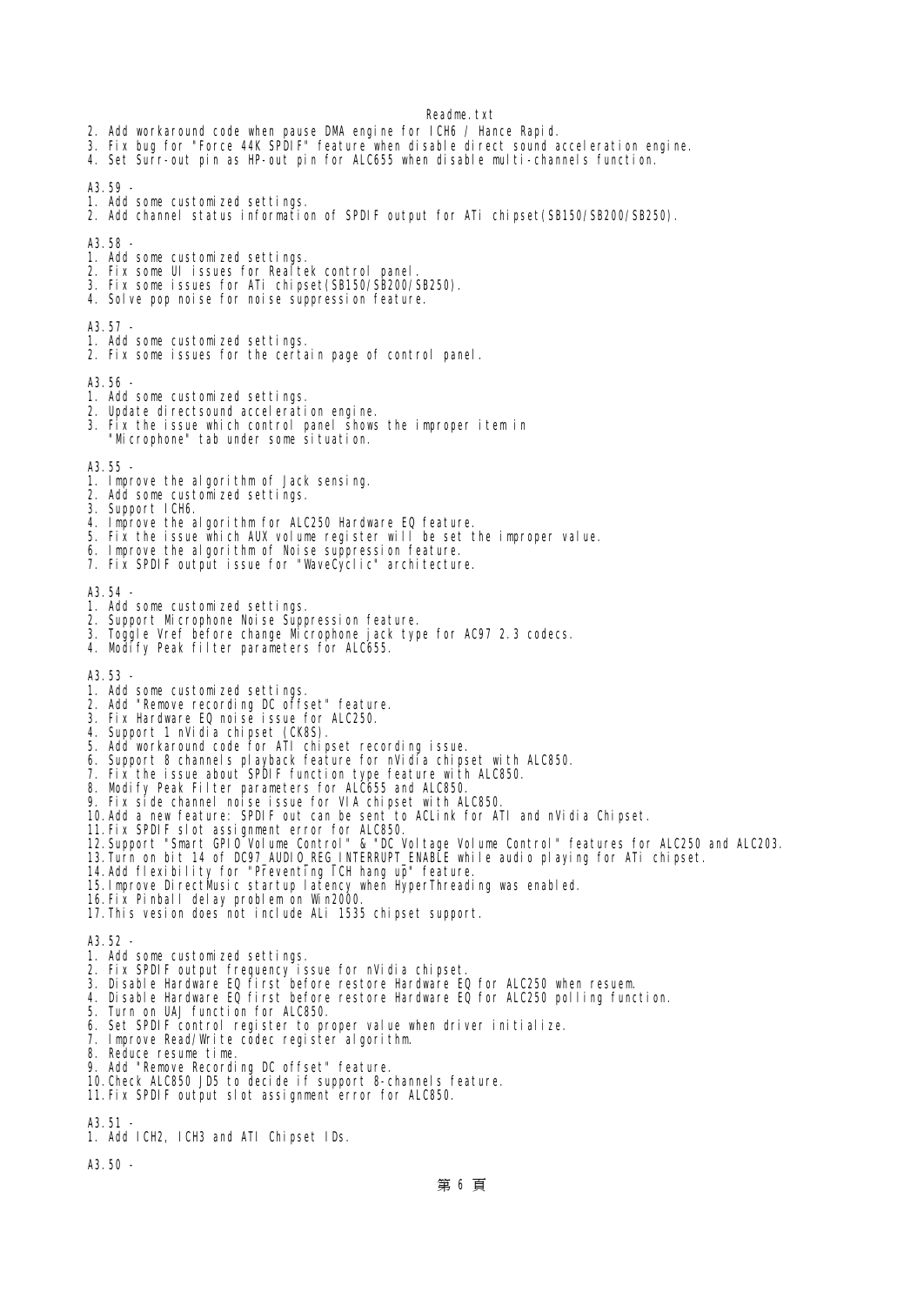- 1. Support ALC850.
- 2. Add some customized settings.
- 3. Use "Wave PCI" architecture for ATI chipset.
- 4. Improve Jack Sensing algorithm to eliminate mise.
- 5. Show "Real-Time SPDIF-in Monitor" node for nVidia chipset.
- 6. Remove ICH2/ICH3/ATi chipsets IDs.
- 7. Change JD bit definition of Front-out detection function for ALC658 (C version / D version).
- 8. Set "Direct DAC Mode" to Summation of DAC and analog inputs if  $H'wDQ$  is bypassed for ALC250.

### A3.49 -

- 1. Modify some customize settings.
- 2. Fine tune some registers for ALC655 to avoid noise.
- 3. Fine tune Surround DAC Volume and Center/LFE DAC volume for ALC655.
- 4. Set ALC655 Vrefout as 4V for 1 customer.
- 5. Fix Intel audio device DMA hang up issue for some customers.

A3.48 -

- 1. Add some customize settings.
- 2. Turn on "Ignore SPDIF in Invalid Bit" option as default if codec support.
- 3. Set Pin 47 as EAPD pin and turn off SPDIF in function as default for ALC250&ALC203.
- 4. Use "WaveCyclic" architecture under Windows 98 Gold version.
- 5. Modify Realtek control panel that don't detect UAJ automatically
- while Windows start for some customer's request.
- 6. Fix the failures on HCT 9.6 (WinME) "KS Position Accuracy" test.
- 7. Fix the problems with SPDIF output through DirectSound.
- 8. Prevent potential discontinuities in 8-bit streams.
- 9. Prevent potential audio system hangs on badly behaved audio drivers.

 $A3.47$ 

- 1. Add some customize settings.
- 2. Turn off SPDIF-In Schmitt Trigger Control for ALC655.
- 3. Fix the problem that AC3 stream will hang with the older revision of VIA8233 under Win98 SE.
- 4. Fix the problem that AC3 stream will be abnormal with Direct sound API.
- 5. Add hand-shaking protocol between audio driver and modem driver for ATI chipset.
- 6. Disable "Mic2 Select" node in mixer for ALC655/ALC658.
- 7. Fix the bugcheck D1 in HCT verifier for nVidia chipset.

A3.46 -

- 1. Add some customize settings.
- 2. Add Hardware EQ function for ALC250.
- 3. Support independent SPDIF engine for nVidia CK8 chipset.
- 4. Modify driver for UAJ function.
- 5. Modify UAJ thresholds for ALC658.
- 6. Fix audio driver bug for ATI chipset.
- 7. Fix audio driver bug about nVidia independent SPDIF engine.
- 8. Change direct sound acceleration engine.(New engine require DirectX 8.1 under Windows 98 SE).

A3.45 -

- 1. Add some customize settings.
- 2. Reduce resume time for VIA chipset.
- 3. Modify mixer volume control algorithm for multi-channels codec to prevent
- the value of mixer out of rang
- 4. Implement ATI dedicate SPIIF DM engine.
- 5. Support ALC250 and ALC658.
- 6. Fix the problem that Jack Sensing will hang in Windows 98SE.
- 7. Fix ICH5 pause DMA issue.

A3.44

- 1. Support independent SPDIF engine for nVidia MCP2 chipset under Windows 98 SE.
- 2. Improve the initialize procedure and the DMA access algorithm for VIA chipsets.
- 3. Add some customize settings.
- 4. Apply the Channel Order and FIFO Flush procedure for ATI A41 chipset.

A3.43 -

- 1. Support ALC203 UAJ function.
- 2. Add some customize settings.
- 3. Support independent SPDIF engine for VIA 8233 (Only for newer chipset version) under Windows 98 SE.
- 4. Fix hang up issue when system suspend for Ali 1563 chipset.
- 5. Fully support Jack sensing function with multiple language.
- 6. Fix Jack sensing problem with DirectX 6.1.

A3.42 -

- 1. Support ALC655.
- 2. Modify driver for some customized settings.
- 3. Add SPDIF function for nVidia chipsets.

第 7 頁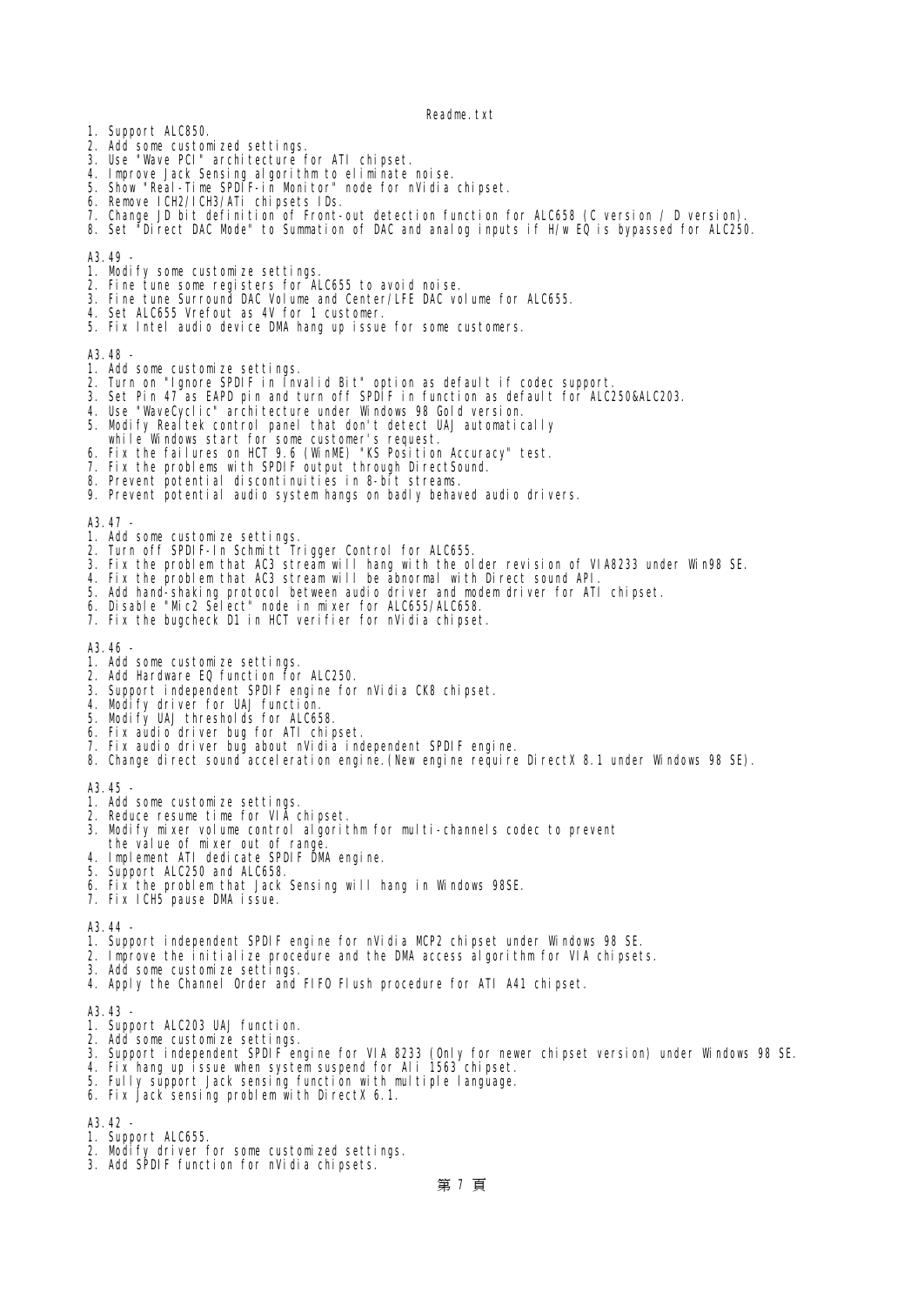- 4. Zero recording data when recording gain is muted.
- 5. Support independent SPDIF engine for VIA 8233 (Only for newer chipset version).

 $A3.41$ 

- 1. Modify driver for some customized settings.
- 2. Support ATI SB200 south bridge.
- 3. Support Intel ICH5 south bridge.

A3.40 -

- 1. The setting of switching Center/LFE is saved before system is shut down, restored after system boot up.
- 2. Fix click noise generated by playing short time wave.
- 3. Fix some problem about AC3 stream for VIA chipset.
- 4. Add some customize settings.

A3.38 -

- 1. Fix some problem for Ali 1563 chipset.
- 2. Set 1 timer to check SPDIF in status for ALC650 ver. F
- 3. Save playback volume value to registry key when the mixer is adjusted.
- 4. Combine Cyclic WDM driver and PCI WDM driver.

A3.37 -

- 1. Update DirectSound 3D Positional Audio Engine to fix some noisy problem for some DirectSound3D game (like Unreal Tournament 2003).
- 2. A3D compatible
- 3. Correct the gain settings of master volume for ALC650 ver.F

A3.36 -

- 1. Restore AC97REG\_EXT\_AUDIO\_CTRL value first when resuming from suspend.
- Otherwise, Sample rate can't be restored because VRA was not enabled.
- 2. Support 6-bits capability for Master Volume control if hardware support it.
- 3. Also set GPIO for Jack Sharing with ALC650 ver.E excecpt some special models.
- 4. Add 1 customized settings "Disable3DDepthLine" to disable 3D Depth mixer Line.

A3.35 -

- 1. change company name from "Avance" to "Realtek".<br>2. add some new ID of metherhoard
- add some new ID of motherboard
- 3. change some default settings for specific models

A3.32 -

- 1. compensate the gain for 3D sound when 2 speaker mode was selected.
- 2. support memory  $\bar{I}/0$  for ICH4/ICH5 chipset
- 3. support SPDIF AC-3 playback using DirectSound API for ICH4/SiS chipset
- 4. correct DataRange declaration of S/PDIF pin to avoid blue screen on Win2000 with DirectX 8.1 installed.

A3.30 -

- 1. turn on/off EAPD by GPIO for specific model
- 2. correct EAX initial setting.
- 3. support I3DL2 interface
- 4. fix wake on ring problem
- 5. support DirectSound 3D positional audio by using HRTF algorithm
- 6. Add "Loudness" control for ALC202/ALC202A.

A3.29

- 1. Add "S/PIIF IN/OUT Pass-Through" mode for specific model<br>2. fix S/PIIF In Realtime monitor moise issue
- fix S/PIIF-In Realtime menitor noise issue
- 3. fully support EAX compatible sound effect
- 4. fix S1 suspend/resume failure problem for some specific model using SiS audio controller
- 5. only disable "3D depth" line for specific model
- 6. duplicate analog input source according to output channel mode
- support DirectSound hardware acceleration features by default
- 8. fix WinDVD problem when enabling video acceleration

A3.26 -

- 1. Improve compatibility with Agere software modem
- 2. Improve recording quality when IDE was in PIO mode.
- 3. Remove 3D Depth mixer line for some models

A3.23

- 1. Add "Loudness" mixer control for ALC650 front channel.
- 2. Add "SPDIF in pass through to SPDIF output" option for specific model.
- 3. Remove 3D depth mixer line.
- 4. Improve compatibility with WinDVD 4.0 playing AC3 bit stream through DirectSound API.
- 5. Improve recording quality for some specific models.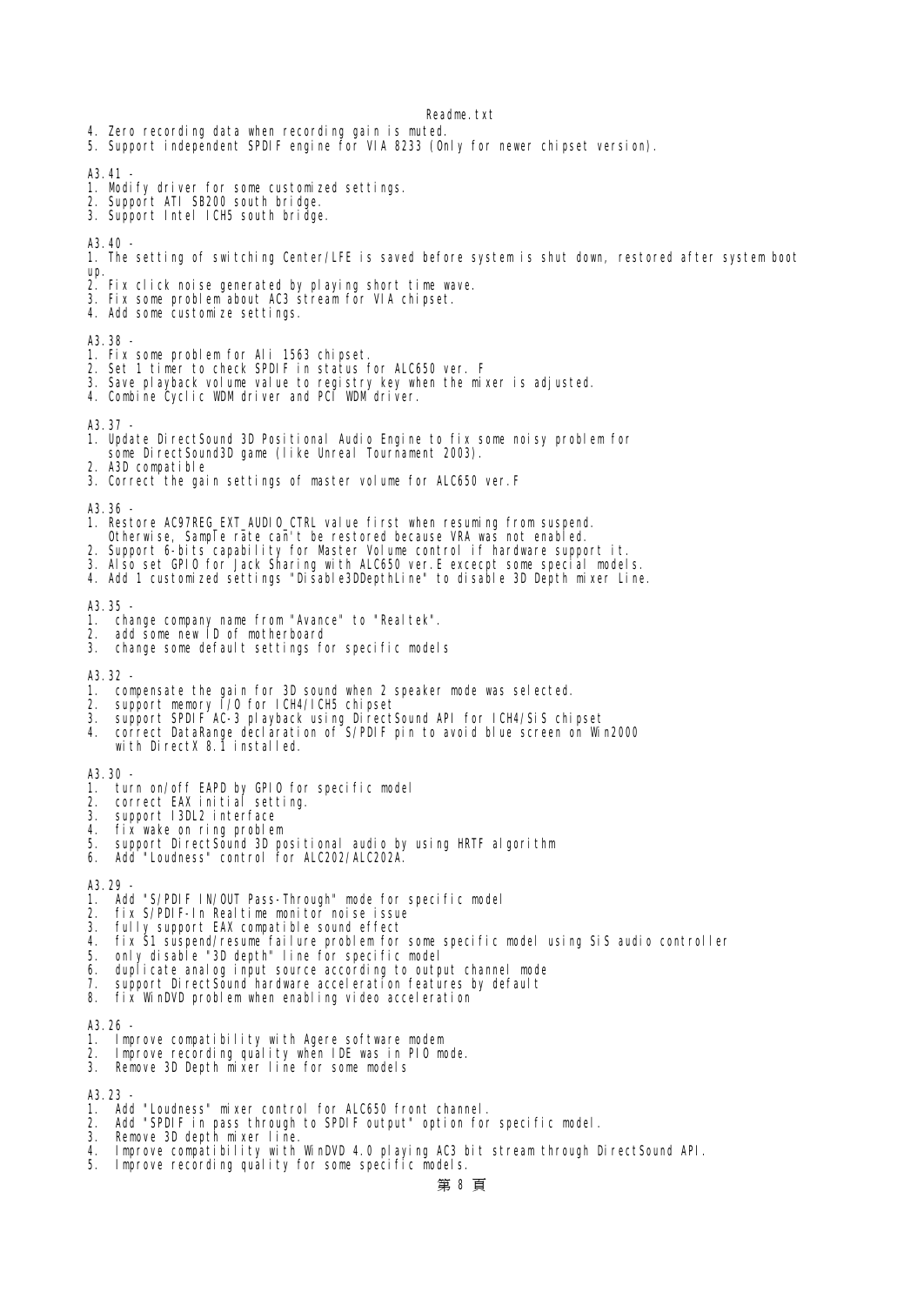A3.22 -

1. Support S/PIIF-In function for ALC650 ver. E

- A3. 21 -<br>1. Fix Front Mc<sub>\_</sub>problem 1. Fix Front Mc problem.
- 2. Turn off "Analog input bypass to surround" when enter D1 mode.
- 3. Change back the default volume of Master to the middle position.
- 4. Add "EnableDCVoltageControl" customized option for ALC202/ALC202A.
- 5. Support customized DirectSound 2D/3D Acceleration (bypass kmixer). Add "EnableDS3DLibrary" customized option to enble it. It is turned off by default.
- 6. Add "PreventRegisterReset" customized option for VIA8233.
- 7. Only ALC201 series and ALC650 series can use "Enable 3.3V support" customized option. For ALC202/A, it is work autometically.
- 8. Reset DM when change state to Pause for ICH4 to fix HCT DiectSound failure in WinMe.

A3.13

- 1. To avoid mapping lost on Win98SE by raising IRQ level and adding TagCount before get mappings.
- 2. Disable "Phone Line" for some specific models.
- 3. Improve S/W SRC (if needed) quality to meet PC99 requirement.
- 4. Mute SPDIF while master volume was muted.
- 5. Improve EAX 1.0 compatible issue.

A2.94

- 1. Modify mixer control for multichannel output master/front/surround/center/subwoofer line. a.The master volume/mute control will adjust all of front/surround/center/subwoofer volume/mute now to avoid confusion.
- b.The independent front/surround/center/subwoofer line offer volume control to balance the multichannel output.
- 2. Support "Front  $\mathbf{Mc}^{\bar{\mathsf{in}}}$  instead of Mc2.
- 3. Support Center and LFE output swap function.
- 4. Turn off analog input pass to surround function when suspend.
- 5. To avoid mapping lost on Win98SE (it can also fixed by QFE).
- 6. Improve S/WSRC (if needed) quality to meet PC99 requirement.
- 7. Mute SPIIF while master volume was muted.

A2.84 -

1. Support ALC650.

A2.82 -

- 1. Support ICH4
- 2. Implement workaround for Intel 440MX audio controller
- 3. Set analog CD Maximum volume to 12dB.

A2.81 -

A2.80 -

- 1. Remove "SPDIF SRC" Node if turn on "Enable 48K SPDIF" option.
- 2. Turn on "Saving LED power" feature for G version
- 3. Save/Restore AC97 extended registers when Suspend/Resume
- 4. Modify Servie() function for set SPDIF Invalid bit.
- 5. Modify data 0 insertion method for SPDIF.
- 6. Fix C3/C4 issue.

A2.73 -

1. Support ALC202A.

A2.71 -

A2.70 - 1. set CD Maximum volume to +12dB.

A2.62 - A2.61 - A2.60 - 1. Fix 48KHz if SPDIF SRC was enabled. 2. Fix NT4 driver for IRQ sharing on VIA8233A

- A2.58 1. Support ALC101.
- 

A2.56 - A2.55 -

1. update VXD driver for VIA8233A.

A2.53 -